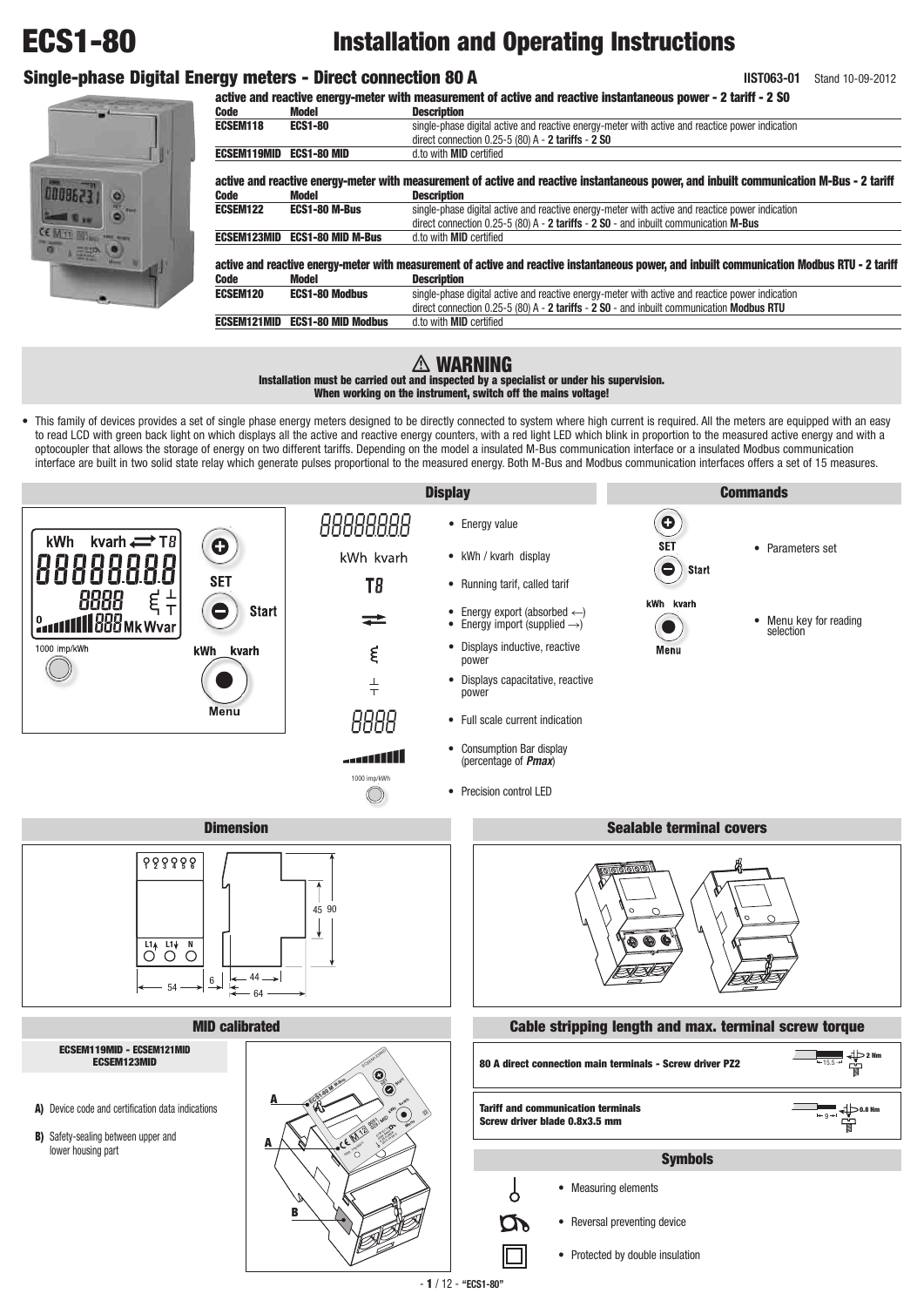

**Whichever the page on the display, if no key is pushed for at least 20 sec., the main page appears again.**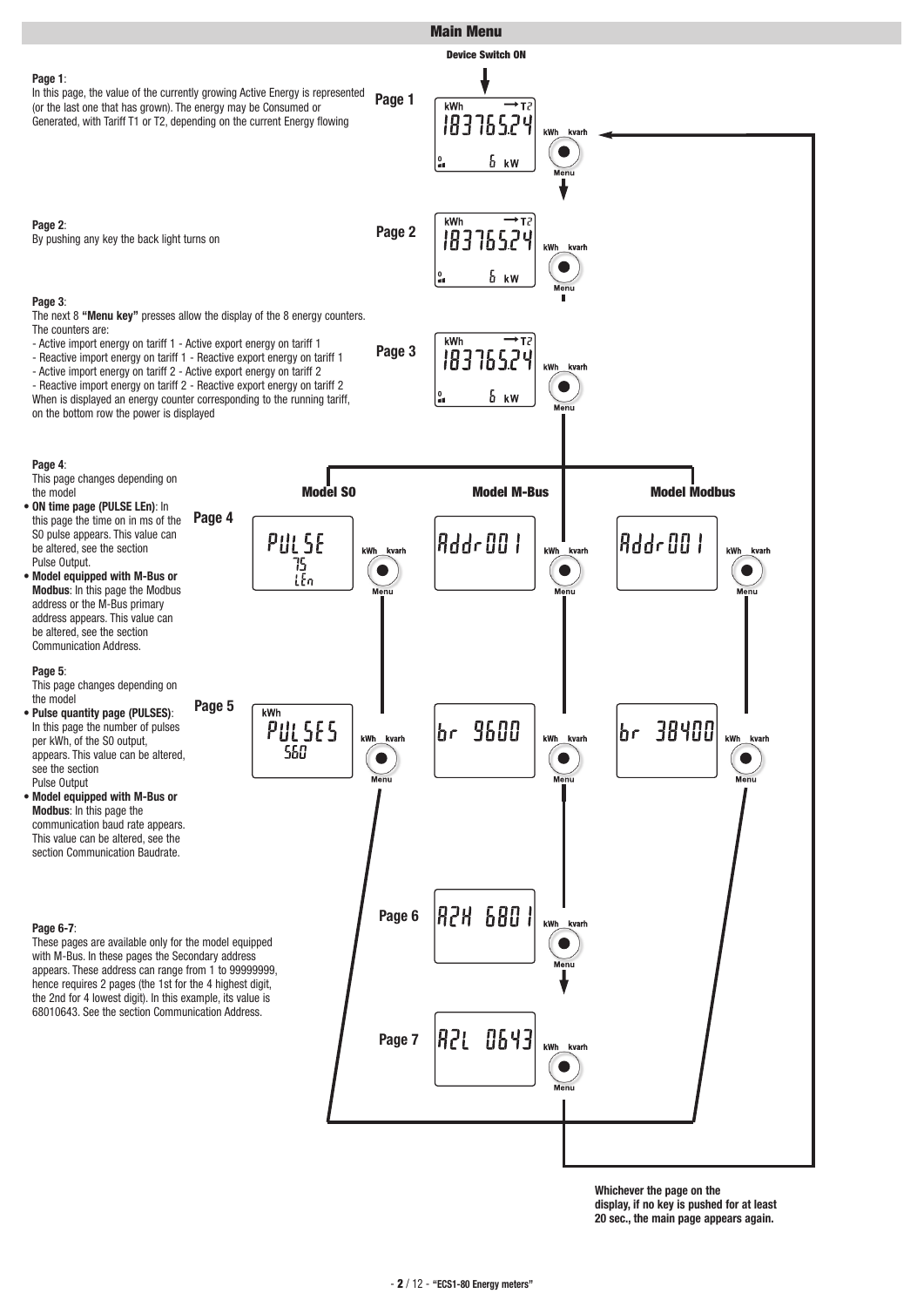# **Communication Address**

# **Modbus**

In the Address page by kept pushed for 4 sec. the **"Start (-) key"** the value of the Address blink on the display: Push **"Start (-) key"** or **"(+)"** charge the value. Push the **"Menu key"** to confirm, otherwise within 5 seconds the modification will be lost.



## **M-Bus**

Both Primary and Secondary Address can be set.

For setting the Primary Address follow the same instructions of the Modbus Address. Secondary address can range from 1 to 99999999, hence requires 2 pages. In the **"Secondary Address Page 1"** the 4 more significant digit of the Address are set by kept pushed for 4 sec. the **"Start (-) key"**. The value of the Address blink on the display. Push **"Start (-) key"** or **"(+)"** charge the value. Push the **"Menu key"** to confirm, otherwise within 5 seconds the modification will be lost.

In the **"Secondary Address Page 2"** the 4 less significant digit of the Address are set follow the same instruction of the **"Secondary Address Page 1"**



# **Communication Baudrate**

In the Baudrate page by kept pushed for 4 sec. the **"Start (-) key"** the value of the Baud rate blink on the display. Push **"Start (-) key"** or **"(+)"** charge the value. Push the **"Menu key"** for 4 sec. to confirm, otherwise within 5 seconds the modification will be lost.



# **Pulse Output**

## **Pulse output quantity setting**

50.000 The number of pulse per kWh (Pulse constant) that the meter can generate is a function of the ON time of the pulse. The relationship is: Pulse Constant  $\leq$ . ON time [ms]

For example, a time ON pulse of 90 ms, the maximum Pulse constant that you can select is: Pulse Constant =  $\frac{50.000}{90}$  = 555.5 = 550 pulse for kWh (the number must be to tens truncated)

If the Pulse constant or the ON time of the pulse setted implies that the relationship is not respected, the setting is rejected.

## **Pulse constant setting**

In the Pulse constant page by kept push for 4 sec. the **"Start (-) key"** the value of the constant blink on the display.

Push "Start (-) key" or "(+)" to change the value. Push the "Menu key" for 4 sec. to confirm, otherwise within 5 seconds the modification will be lost.



## **Pulse length (ms) setting**

In the ON time page by kept push for 4 sec. the **"Start (-) key"** the value of the constant blink on the display.

Push "Start (-) key" or "(+)" to change the value. Push the "Menu key" for 4 sec. to confirm, otherwise within 5 seconds the modification will be lost.





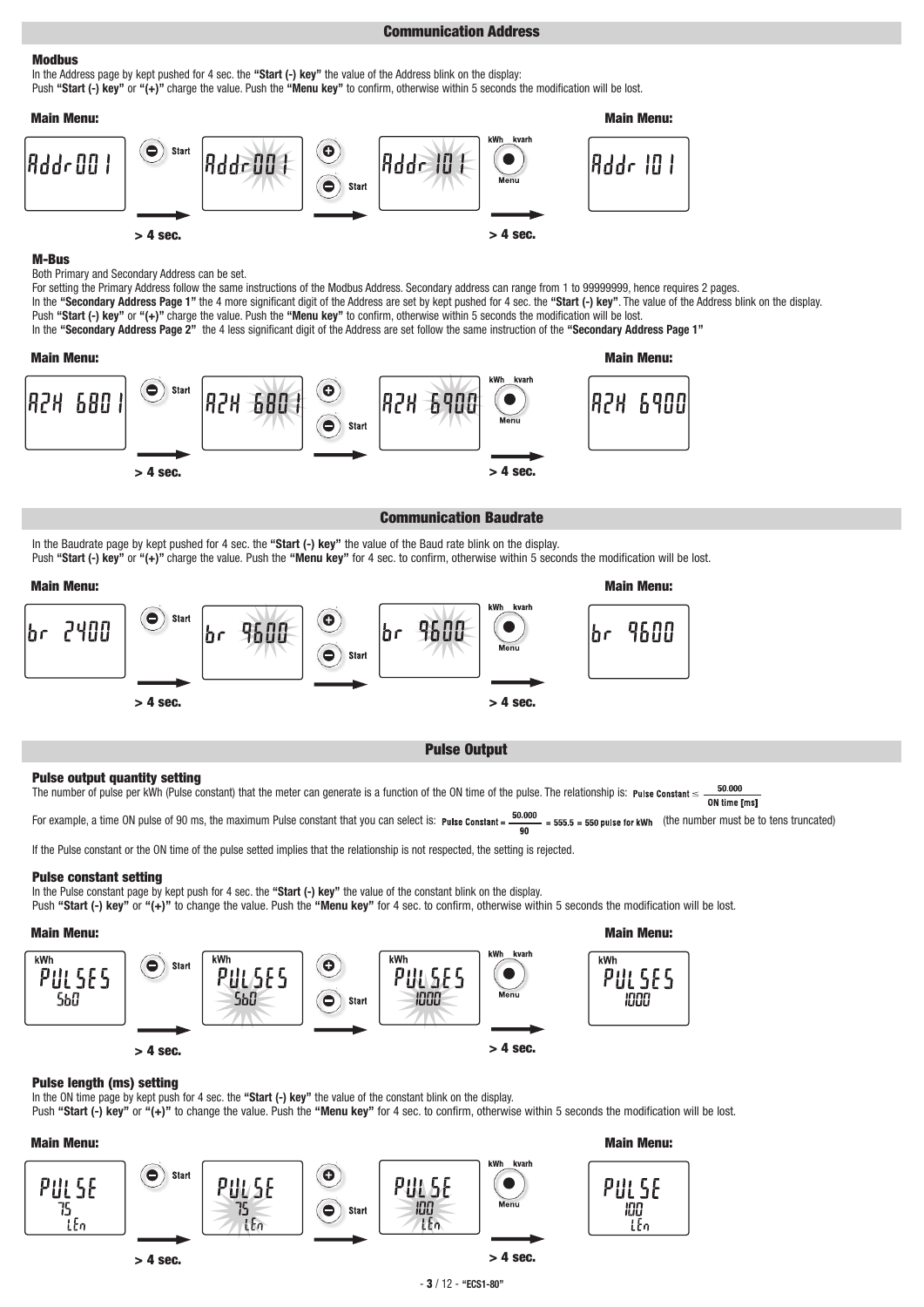# **Firmware Information Diagnostic Page of the Display Energy Reset**

In any page of the Main Menu by kept push for 10 sec. the **"Menu key"** the diagnostic page of the display appears. If the **"Menu key"** is held down for other 4 sec. the display shows information about the firmware release and the firmware checksum. If the **"Menu key"** is held down for other 6 sec. is possible to enter in the zeroing menu of the energy counters. **(The zeroing menu is available only in the meter not MID certified.)** When the display shows **"rESET"** the key must be released. To do the reset press it again, afterwards it will go back to the default visualization with all registers reset. After 4 sec. from the button release if the **"Command reset"** is not done, it will go back to the default visualization without the reset.



## **Service and Maintenance**

It should not be necessary to recalibrate device during its lifetime as it is an electronic meter with no moving parts with electronics and voltage and current sensors that do not naturally degrade or change with time under specified environmental conditions. If a degradation in the performance is observed the device has probably been partly damaged and should be sent for repair or exchanged. If the meter is dirty and needs to be cleaned, use lightly moistened tissue with a water based mild detergent. Make sure no liquid goes into the meter as this could damage the meter.

**Wiring diagram**







**A fuse of 80 A is recommended for the line protection.**

# **Terminal Description**

# **S0**

- **1-2:** Pulse output of reactive energy imported, isolated by a OptoMOS Relay.
- **3-4:** Pulse output of active energy imported, isolated by a OptoMOS Relay
- **6-7:** Tariff signal, isolated by a Opto Coupler. When there is a voltage of 230 VAC connected the device store energies on the Tariff 2 registers, otherwise on the Tariff 1 registers.
- **L1***↑***:** Input for the phase conductor.
- **L1***↓***:** Output for the phase conductor.
- **N:** Measuring input of neutral.

# **1:** Modbus network. For the termination of the For the termination of the

- network short this terminal with terminal 3. **2:** Modbus network. Data -
- **3:** Modbus network. Data +

**Modbus**

- **4:** Modbus network. Shield
- **6-7:** Tariff signal, isolated by a Opto Coupler. When there is a voltage of 230 VAC connected the device store energies on the Tariff 2 registers, otherwise on the Tariff 1 registers.
- **L1***↑***:** Input for the phase conductor.
- **L1***↓***:** Output for the phase conductor.
- **Measuring input of neutral.**

# **M-Bus**

- **1-3:** M-Bus network. These terminals are internally connected.
- **2-4:** M-Bus network. These terminals are internally connected.
- **6-7:** Tariff signal, isolated by a Opto Coupler. When there is a voltage of 230 VAC connected the device store energies on the Tariff 2 registers, otherwise on the Tariff 1 registers.
- **L1***↑***:** Input for the phase conductor.
- **L1***↓***:** Output for the phase conductor.
- **N:** Measuring input of neutral.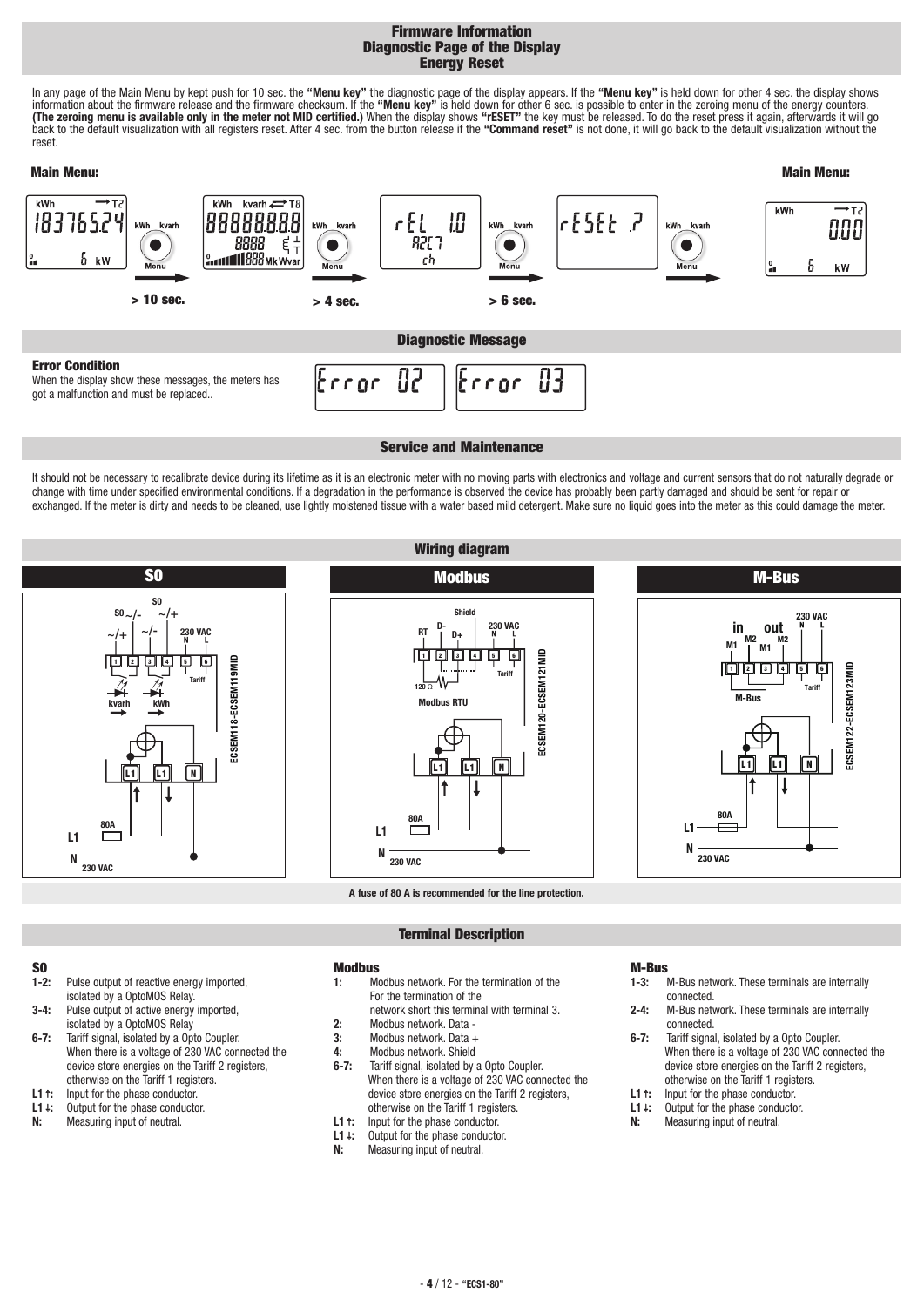| Data in compliance with EN 50470-1, EN 50470-3, EN 62053-23 and EN 62053-31                                                                                                                                                                                                                                                                                                                                                                                                                                                                                                                                                                                                              |                                                                           |                                                      | <b>ECSEM118-ECSEM119MID</b><br>direct connection 80 A<br><b>Pulse output</b><br><b>SO</b> | ECSEM120-ECSEM121MID<br>ECSEM122-ECSEM123MID<br>direct connection 80 A<br>inbuilt commun.<br><b>Modbus - M-Bus</b> |
|------------------------------------------------------------------------------------------------------------------------------------------------------------------------------------------------------------------------------------------------------------------------------------------------------------------------------------------------------------------------------------------------------------------------------------------------------------------------------------------------------------------------------------------------------------------------------------------------------------------------------------------------------------------------------------------|---------------------------------------------------------------------------|------------------------------------------------------|-------------------------------------------------------------------------------------------|--------------------------------------------------------------------------------------------------------------------|
| <b>General characteristics</b><br>• Housing                                                                                                                                                                                                                                                                                                                                                                                                                                                                                                                                                                                                                                              | <b>DIN 43880</b>                                                          | <b>DIN</b>                                           | 3 modules                                                                                 | 3 modules                                                                                                          |
| $\bullet$ Mounting                                                                                                                                                                                                                                                                                                                                                                                                                                                                                                                                                                                                                                                                       | EN 60715                                                                  | $35$ mm                                              | <b>DIN</b> rail                                                                           | <b>DIN</b> rail                                                                                                    |
| $\overline{\bullet}$ Depth                                                                                                                                                                                                                                                                                                                                                                                                                                                                                                                                                                                                                                                               |                                                                           | mm                                                   | 70                                                                                        | $\overline{70}$                                                                                                    |
| <b>Operating features</b><br>• Connectivity                                                                                                                                                                                                                                                                                                                                                                                                                                                                                                                                                                                                                                              |                                                                           | $n^{\circ}$ wires                                    | $\overline{2}$                                                                            | $\overline{2}$                                                                                                     |
| • Storage of energy values and configuration                                                                                                                                                                                                                                                                                                                                                                                                                                                                                                                                                                                                                                             | to single-phase network<br>digital display (EEPROM)                       | $\overline{\phantom{a}}$                             | yes                                                                                       | yes                                                                                                                |
| · Display tariffs identifier                                                                                                                                                                                                                                                                                                                                                                                                                                                                                                                                                                                                                                                             | for active and reactive energy                                            | $n^{\circ}$ 2                                        | T1 and T2                                                                                 | T <sub>1</sub> and T <sub>2</sub>                                                                                  |
| <b>Supply</b><br>· Certified voltage range Un                                                                                                                                                                                                                                                                                                                                                                                                                                                                                                                                                                                                                                            |                                                                           |                                                      |                                                                                           |                                                                                                                    |
| • Operating voltage range                                                                                                                                                                                                                                                                                                                                                                                                                                                                                                                                                                                                                                                                |                                                                           | VAC<br><b>VAC</b>                                    | $230 \pm 20\%$<br>110276                                                                  | $230 \pm 20\%$<br>110276                                                                                           |
| • Certified frequency fn                                                                                                                                                                                                                                                                                                                                                                                                                                                                                                                                                                                                                                                                 |                                                                           | Hz                                                   | $50 + 2\%$                                                                                | $50 + 2\%$                                                                                                         |
| • Operating frequency range<br>• Rated power dissipation (max.) Pv                                                                                                                                                                                                                                                                                                                                                                                                                                                                                                                                                                                                                       |                                                                           | Hz<br>VA (W)                                         | 4862<br>≤8 (0.6)                                                                          | 4862<br>≤8 $(0.6)$                                                                                                 |
| <b>Overload capability</b>                                                                                                                                                                                                                                                                                                                                                                                                                                                                                                                                                                                                                                                               |                                                                           |                                                      |                                                                                           |                                                                                                                    |
| · Voltage Un                                                                                                                                                                                                                                                                                                                                                                                                                                                                                                                                                                                                                                                                             | continuous                                                                | VAC                                                  | 276                                                                                       | 276                                                                                                                |
|                                                                                                                                                                                                                                                                                                                                                                                                                                                                                                                                                                                                                                                                                          | momentary $(1 s)$                                                         | <b>VAC</b>                                           | 300                                                                                       | $\overline{300}$                                                                                                   |
| • Current <i>Imax</i>                                                                                                                                                                                                                                                                                                                                                                                                                                                                                                                                                                                                                                                                    | continuous<br>momentary (10 ms)                                           | Ā<br>Α                                               | 80<br>2400                                                                                | 80<br>2400                                                                                                         |
| <b>Display</b>                                                                                                                                                                                                                                                                                                                                                                                                                                                                                                                                                                                                                                                                           |                                                                           |                                                      |                                                                                           |                                                                                                                    |
| • Display type                                                                                                                                                                                                                                                                                                                                                                                                                                                                                                                                                                                                                                                                           | LCD                                                                       | $n^{\circ}$ digits                                   | 8 (2 decimal)                                                                             | 8 (2 decimal)                                                                                                      |
| • Active energy: 1 display, 7-digit                                                                                                                                                                                                                                                                                                                                                                                                                                                                                                                                                                                                                                                      | digit dimensions<br>tariffs 2                                             | mm x mm<br>kWh                                       | $6.00 \times 3$<br>0.01                                                                   | $6.00 \times 3$<br>0.01                                                                                            |
| + display import or export (arrow)                                                                                                                                                                                                                                                                                                                                                                                                                                                                                                                                                                                                                                                       | overflow                                                                  | kWh                                                  | 999999.99                                                                                 | 999999.99                                                                                                          |
| • Reactive energy: 1 display, 7-digit                                                                                                                                                                                                                                                                                                                                                                                                                                                                                                                                                                                                                                                    | tariffs 2                                                                 | kvarh                                                | 0.01                                                                                      | 0.01                                                                                                               |
| + display import or export (arrow)                                                                                                                                                                                                                                                                                                                                                                                                                                                                                                                                                                                                                                                       | overflow                                                                  | kvarh                                                | 999999.99                                                                                 | 999999.99                                                                                                          |
| · Instantaneous active power: 1 display, 3-digit<br>· Instantaneous reactive power: 1 display, 3-digit                                                                                                                                                                                                                                                                                                                                                                                                                                                                                                                                                                                   |                                                                           | W, kW or MW<br>var, kvar or Mvar                     | 000999<br>000999                                                                          | 000999<br>000999                                                                                                   |
| • Instantaneous tariff measurement                                                                                                                                                                                                                                                                                                                                                                                                                                                                                                                                                                                                                                                       |                                                                           | $\blacksquare$                                       |                                                                                           |                                                                                                                    |
|                                                                                                                                                                                                                                                                                                                                                                                                                                                                                                                                                                                                                                                                                          | 1 display, 1-digit                                                        | $\bar{a}$                                            | T1 or T2                                                                                  | T1 or T2                                                                                                           |
| · Display period refresh<br><b>Measuring accuracy</b>                                                                                                                                                                                                                                                                                                                                                                                                                                                                                                                                                                                                                                    | at 23 $\pm$ 1°C, referred to nominal values                               | S                                                    | $\mathbf{1}$                                                                              |                                                                                                                    |
| • Active energy and power                                                                                                                                                                                                                                                                                                                                                                                                                                                                                                                                                                                                                                                                | acc.to EN 50470-3                                                         | class                                                | B                                                                                         | B                                                                                                                  |
| • Reactive energy and power                                                                                                                                                                                                                                                                                                                                                                                                                                                                                                                                                                                                                                                              | acc.to EN 62053-23                                                        | class                                                | $\overline{2}$                                                                            | $\overline{2}$                                                                                                     |
| <b>Measuring input</b>                                                                                                                                                                                                                                                                                                                                                                                                                                                                                                                                                                                                                                                                   |                                                                           |                                                      |                                                                                           |                                                                                                                    |
| • Type of connection<br>• Operating range voltage                                                                                                                                                                                                                                                                                                                                                                                                                                                                                                                                                                                                                                        | phase/N<br>phase/N                                                        | <b>VAC</b>                                           | direct<br>110276                                                                          | direct<br>110276                                                                                                   |
| • Current Iref                                                                                                                                                                                                                                                                                                                                                                                                                                                                                                                                                                                                                                                                           |                                                                           | Α                                                    | 5                                                                                         | 5 <sup>5</sup>                                                                                                     |
| • Current Imin                                                                                                                                                                                                                                                                                                                                                                                                                                                                                                                                                                                                                                                                           |                                                                           | Ā                                                    | 0.25                                                                                      | 0.25                                                                                                               |
| • Operating range current (Ist  Imax)                                                                                                                                                                                                                                                                                                                                                                                                                                                                                                                                                                                                                                                    | direct connection                                                         | Α<br>$\overline{Hz}$                                 | 0.02080<br>4862                                                                           | 0.02080<br>4862                                                                                                    |
| • Operating frequency<br>• Certified frequency                                                                                                                                                                                                                                                                                                                                                                                                                                                                                                                                                                                                                                           |                                                                           | Hz                                                   | $50 + 2\%$                                                                                | $50 + 2\%$                                                                                                         |
| • Starting current for energy measurement (Ist)                                                                                                                                                                                                                                                                                                                                                                                                                                                                                                                                                                                                                                          |                                                                           | mA                                                   | 20                                                                                        | $\overline{20}$                                                                                                    |
| <b>Pulse output SO</b>                                                                                                                                                                                                                                                                                                                                                                                                                                                                                                                                                                                                                                                                   | acc.to EN 62053-31                                                        |                                                      |                                                                                           |                                                                                                                    |
| • Pulse output<br>• Pulse quantity                                                                                                                                                                                                                                                                                                                                                                                                                                                                                                                                                                                                                                                       | for active and reactive energy T1 and T2                                  | imp/kWh                                              | yes<br>1000                                                                               | $\overline{\phantom{a}}$                                                                                           |
| • Pulse duration                                                                                                                                                                                                                                                                                                                                                                                                                                                                                                                                                                                                                                                                         |                                                                           | ms                                                   | 100 ms (lower on request)                                                                 |                                                                                                                    |
| • Required voltage                                                                                                                                                                                                                                                                                                                                                                                                                                                                                                                                                                                                                                                                       | min. (max.)                                                               | VAC (DC)                                             | $5230 \pm 5\% (5300)$                                                                     |                                                                                                                    |
| • Permissible current<br>• Permissible current                                                                                                                                                                                                                                                                                                                                                                                                                                                                                                                                                                                                                                           | pulse ON (max. 230 V AC/DC)<br>Impuls OFF (leakage cur. max. 230 V AC/DC) | mA                                                   | 90<br>$\mathbf{1}$                                                                        | $\blacksquare$<br>$\overline{\phantom{a}}$                                                                         |
| <b>Optical interfaces</b>                                                                                                                                                                                                                                                                                                                                                                                                                                                                                                                                                                                                                                                                |                                                                           | μA                                                   |                                                                                           |                                                                                                                    |
| • Front side (accuracy control)                                                                                                                                                                                                                                                                                                                                                                                                                                                                                                                                                                                                                                                          | LED                                                                       | imp/kWh                                              | 1000                                                                                      | 1000                                                                                                               |
| Safety acc. to EN 50470-1                                                                                                                                                                                                                                                                                                                                                                                                                                                                                                                                                                                                                                                                |                                                                           |                                                      |                                                                                           |                                                                                                                    |
| · Indoor meter<br>• Degree of pollution                                                                                                                                                                                                                                                                                                                                                                                                                                                                                                                                                                                                                                                  |                                                                           | $\overline{\phantom{a}}$                             | yes<br>$\overline{2}$                                                                     | yes<br>$\overline{2}$                                                                                              |
| · Operational voltage                                                                                                                                                                                                                                                                                                                                                                                                                                                                                                                                                                                                                                                                    |                                                                           | <b>VAC</b>                                           | 300                                                                                       | 300                                                                                                                |
| • AC voltage test (EN 50470-3, 7.2)                                                                                                                                                                                                                                                                                                                                                                                                                                                                                                                                                                                                                                                      |                                                                           | kV                                                   | $\overline{4}$                                                                            | 4                                                                                                                  |
| · Impulse voltage test                                                                                                                                                                                                                                                                                                                                                                                                                                                                                                                                                                                                                                                                   |                                                                           | $1.2/50$ µs-kV                                       | 6                                                                                         | 6                                                                                                                  |
| · Protection class (EN 50470)<br>• Housing material flame resistance                                                                                                                                                                                                                                                                                                                                                                                                                                                                                                                                                                                                                     | <b>UL 94</b>                                                              | class<br>class                                       | $\mathbf{I}$<br>$\overline{V}$                                                            | $\parallel$<br>$\overline{V}$                                                                                      |
| • Safety-sealing between upper and lower housing part                                                                                                                                                                                                                                                                                                                                                                                                                                                                                                                                                                                                                                    |                                                                           | $\overline{\phantom{a}}$                             | yes                                                                                       | yes                                                                                                                |
| (mod. ECSEM119MID-ECSEM121MID-ECSEM123MID)                                                                                                                                                                                                                                                                                                                                                                                                                                                                                                                                                                                                                                               |                                                                           |                                                      |                                                                                           |                                                                                                                    |
| <b>Embedded communication</b>                                                                                                                                                                                                                                                                                                                                                                                                                                                                                                                                                                                                                                                            | RS-485 - 3 wires                                                          |                                                      |                                                                                           | up to 38.400 bps                                                                                                   |
|                                                                                                                                                                                                                                                                                                                                                                                                                                                                                                                                                                                                                                                                                          |                                                                           |                                                      | $\sim$                                                                                    | up to 9.600 bps                                                                                                    |
|                                                                                                                                                                                                                                                                                                                                                                                                                                                                                                                                                                                                                                                                                          |                                                                           | $\overline{\phantom{a}}$                             |                                                                                           |                                                                                                                    |
|                                                                                                                                                                                                                                                                                                                                                                                                                                                                                                                                                                                                                                                                                          | 2 wires<br>2 wires                                                        | $\overline{\phantom{a}}$                             | $\overline{\phantom{a}}$                                                                  | $\mathbf{1}$                                                                                                       |
|                                                                                                                                                                                                                                                                                                                                                                                                                                                                                                                                                                                                                                                                                          |                                                                           |                                                      |                                                                                           |                                                                                                                    |
|                                                                                                                                                                                                                                                                                                                                                                                                                                                                                                                                                                                                                                                                                          |                                                                           | $\overline{\phantom{a}}$<br>$\overline{\phantom{a}}$ | $\bullet$                                                                                 | $\bullet$                                                                                                          |
|                                                                                                                                                                                                                                                                                                                                                                                                                                                                                                                                                                                                                                                                                          | Ethernet 802.3<br>RS-485 - 3 wires                                        | $\overline{\phantom{a}}$                             | 10/100 Mbps<br>up to 38.400 bps                                                           | 10/100 Mbps<br>$\mathcal{L}^{\mathcal{L}}$                                                                         |
|                                                                                                                                                                                                                                                                                                                                                                                                                                                                                                                                                                                                                                                                                          | 2 wires                                                                   | $\overline{\phantom{a}}$                             | up to $9.600$ bps                                                                         |                                                                                                                    |
|                                                                                                                                                                                                                                                                                                                                                                                                                                                                                                                                                                                                                                                                                          | EIB-standard                                                              | $\overline{\phantom{a}}$                             | up to $9.600$ bps                                                                         | up to 9.600 bps                                                                                                    |
|                                                                                                                                                                                                                                                                                                                                                                                                                                                                                                                                                                                                                                                                                          |                                                                           | $\overline{\phantom{a}}$                             | 1 to 8 Gigabytes                                                                          | 1 to 8 Gigabytes                                                                                                   |
|                                                                                                                                                                                                                                                                                                                                                                                                                                                                                                                                                                                                                                                                                          | screw head $Z +/-$                                                        | <b>POZIDRIV</b>                                      | PZ <sub>2</sub>                                                                           | PZ <sub>2</sub>                                                                                                    |
|                                                                                                                                                                                                                                                                                                                                                                                                                                                                                                                                                                                                                                                                                          | blade for slotted screw                                                   | mm                                                   | $0.8 \times 3.5$                                                                          | $0.8 \times 3.5$                                                                                                   |
|                                                                                                                                                                                                                                                                                                                                                                                                                                                                                                                                                                                                                                                                                          | solid wire min. (max.)                                                    | mm <sup>2</sup>                                      | 1.5(50)                                                                                   | 1.5(50)                                                                                                            |
|                                                                                                                                                                                                                                                                                                                                                                                                                                                                                                                                                                                                                                                                                          | stranded wire with sleeve min. (max.)                                     | mm <sup>2</sup>                                      | 1.5(50)                                                                                   | 1.5(50)                                                                                                            |
|                                                                                                                                                                                                                                                                                                                                                                                                                                                                                                                                                                                                                                                                                          | solid wire min. (max.)<br>stranded wire with sleeve min. (max.)           | mm <sup>2</sup><br>mm <sup>2</sup>                   | 1(4)<br>1(2.5)                                                                            | 1(4)<br>1(2.5)                                                                                                     |
|                                                                                                                                                                                                                                                                                                                                                                                                                                                                                                                                                                                                                                                                                          |                                                                           |                                                      |                                                                                           |                                                                                                                    |
|                                                                                                                                                                                                                                                                                                                                                                                                                                                                                                                                                                                                                                                                                          |                                                                           | $\overline{\phantom{a}}$                             | M1                                                                                        | M <sub>1</sub>                                                                                                     |
|                                                                                                                                                                                                                                                                                                                                                                                                                                                                                                                                                                                                                                                                                          |                                                                           | $\Box$<br>$\overline{C}$                             | E2                                                                                        | E2                                                                                                                 |
|                                                                                                                                                                                                                                                                                                                                                                                                                                                                                                                                                                                                                                                                                          |                                                                           | $\overline{\text{c}}$                                | $-25+55$<br>$-25+70$                                                                      | $-25+55$<br>$-25+70$                                                                                               |
| · Modbus RTU<br>$\bullet$ M-Bus<br>• M-Bus unit load<br><b>Adaptor for Communication</b><br>• Plug-and-play technology<br>• LAN Interface with Modbus/TCP protocol<br>· Modbus RTU, Ascii interface<br>• M-Bus interface<br>• KNX interface<br>· SD-Card Datalogger<br><b>Connection terminals</b><br>• Type cage main current paths<br>• Type cage pulse output<br>• Terminal capacity main current paths<br>• Terminal capacity pulse output<br><b>Environmental conditions</b><br>• Mechanical environment<br>• Electromagnetic environment<br>• Operating temperature<br>• Limit temperature of transportation and storage<br>• Relative humidity (not condensation)<br>• Vibrations | 50 Hz sinusoidal vibration amplitude                                      | $\frac{0}{0}$<br>mm                                  | $\leq 80$<br>±0.075                                                                       | $\leq 80$<br>±0.075                                                                                                |

(**\***) **For the installation in a cabinet at least with IP51 protection.**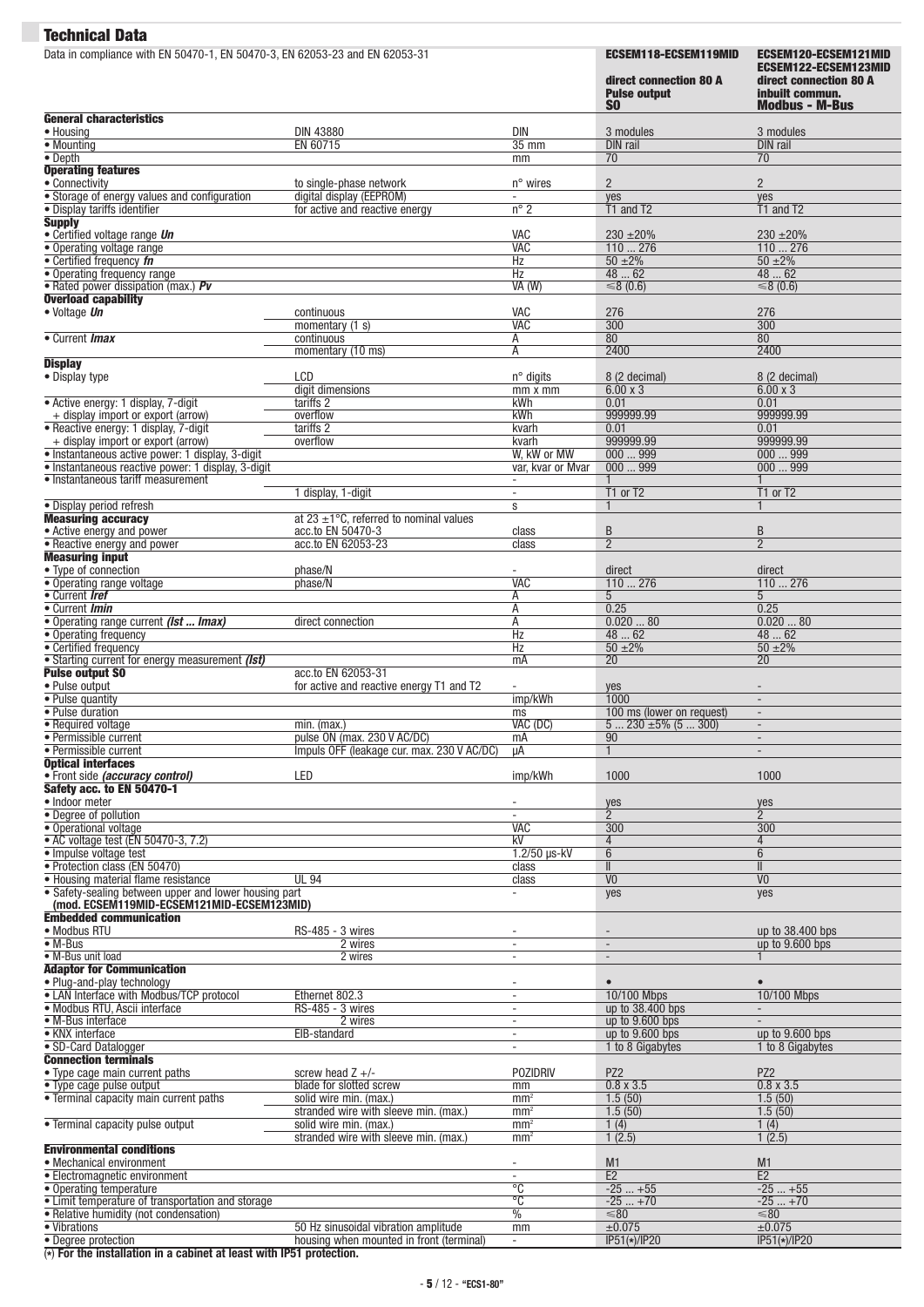# **Note**i.  $\overline{a}$  $\overline{a}$  $\overline{\phantom{a}}$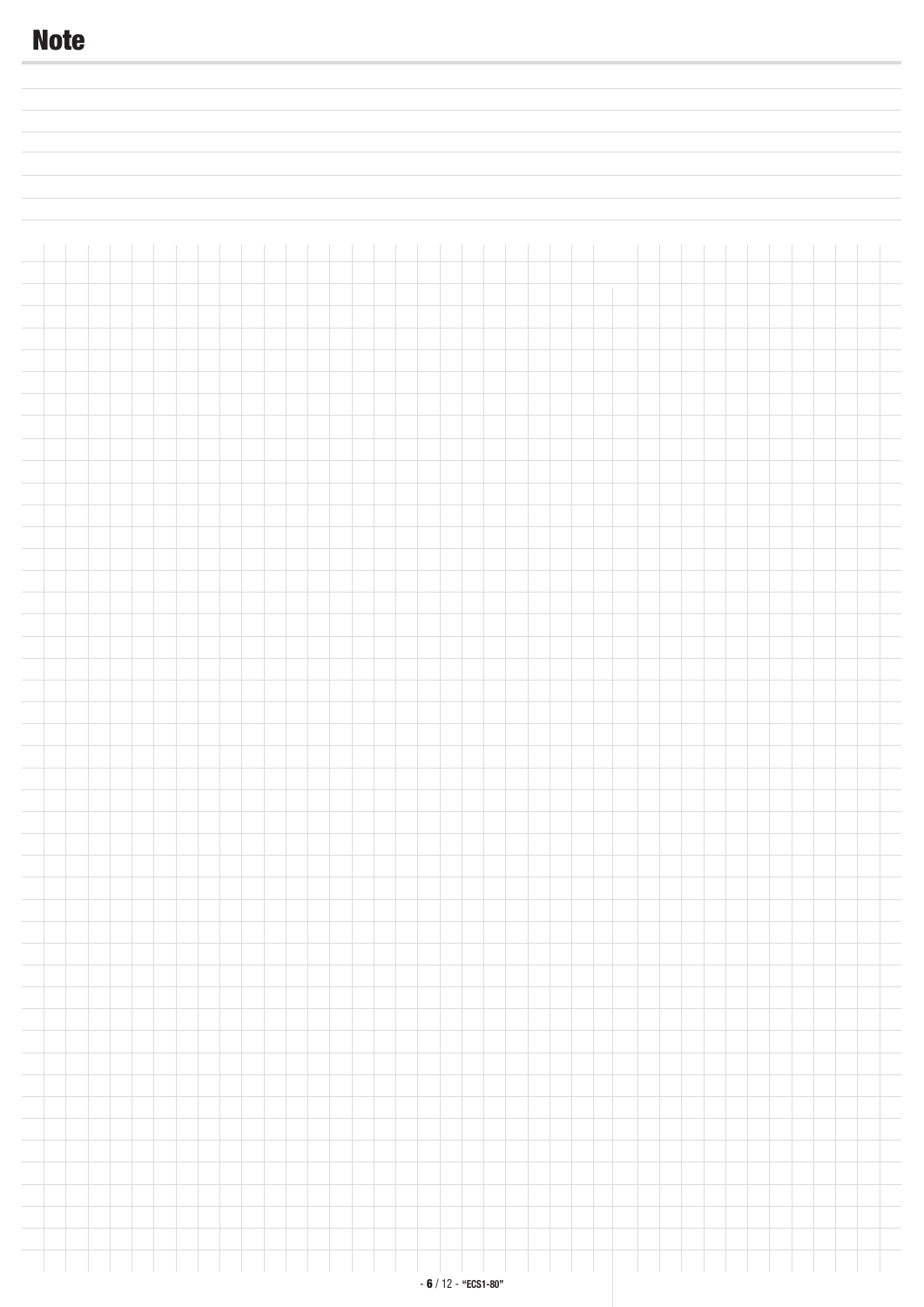# **ECS1-80**

# **Betriebsanleitung**

# **Wechselstromzähler - Direktanschluß 80 A**



|                    |                                                      | digitale Wirk-Blindenergie Zähler mit momentaner Wirk-Blindleistungsanzeige kommunikationsfähig über seitliche IR Schnittstelle - 2 Tarife - 2 S0 |
|--------------------|------------------------------------------------------|---------------------------------------------------------------------------------------------------------------------------------------------------|
| <b>Kode</b>        | Typ                                                  | <b>Beschreibung</b>                                                                                                                               |
| ECSEM118           | <b>ECS1-80</b>                                       | Wirk-Blindenergiezähler mit Wirk- Blindleistungsanzeige für Direktanschluß 0.25-5 (80) A - 2 tariffs - 2 S0                                       |
| <b>ECSEM119MID</b> | <b>ECS1-80 MID</b>                                   | d.to MID beglaubigt für Abrechnungszwecke                                                                                                         |
|                    |                                                      | digitale Wirk-Blindenergie Zähler mit momentaner Wirk-Blindleistungsanzeige kommunikationsfähig über seitliche IR Schnittstelle                   |
|                    | und integrierter Kommunikation M-Bus - 2 Tarife      |                                                                                                                                                   |
| Kode               | Typ                                                  | Beschreibung                                                                                                                                      |
| ECSEM122           | <b>ECS1-80 M-Bus</b>                                 | Wirk-Blindenergiezähler mit Wirk- Blindleistungsanzeige                                                                                           |
|                    |                                                      | für Direktanschluß 0.25-5 (80) A - 2 Tarife - und eingebauter Kommunikation M-Bus                                                                 |
| <b>ECSEM123MID</b> | <b>ECS1-80 MID M-Bus</b>                             | d.to MID beglaubigt für Abrechnungszwecke                                                                                                         |
|                    | und integrierter Kommunikation Modbus RTU - 2 Tarife | digitale Wirk-Blindenergie Zähler mit momentaner Wirk-Blindleistungsanzeige kommunikationsfähig über seitliche IR Schnittstelle                   |
|                    |                                                      |                                                                                                                                                   |
| Kode               | Typ                                                  | <b>Beschreibung</b>                                                                                                                               |
| <b>ECSEM120</b>    | <b>ECS1-80 Modbus</b>                                | Wirk-Blindenergiezähler mit Wirk- Blindleistungsanzeige                                                                                           |
|                    |                                                      | für Direktanschluß 0.25-5 (80) A - 2 Tarife - und eingebauter Kommunikation Modbus RTU                                                            |
| <b>ECSEM121MID</b> | <b>ECS1-80 MID Modbus</b>                            | d.to MID beglaubigt für Abrechnungszwecke                                                                                                         |

# **WARNUNG Die Installation muß von einer Elektrofachkraft oder unter deren Leitung und Aufsicht durchgeführt und geprüft werden. Bei Arbeiten am Meßgerät, Netzspannung abschalten!**

• Diese Energiemeßgeräte sind für Direktanschluß bis 80 A gebaut. Alle Zähler besitzen ein LCD-Display für Wirk-u. Blindenergieregister und der LED Genauigkeitskontrolle. Die Grundausführung hat 2 S0 Ausgänge für 2 Tarife über zwei Optocoupler solid State Relay. Die isolierte Kommunikation M-Bus oder Modbus RTU bietet die Auslesung von 11 Meßgrößen.

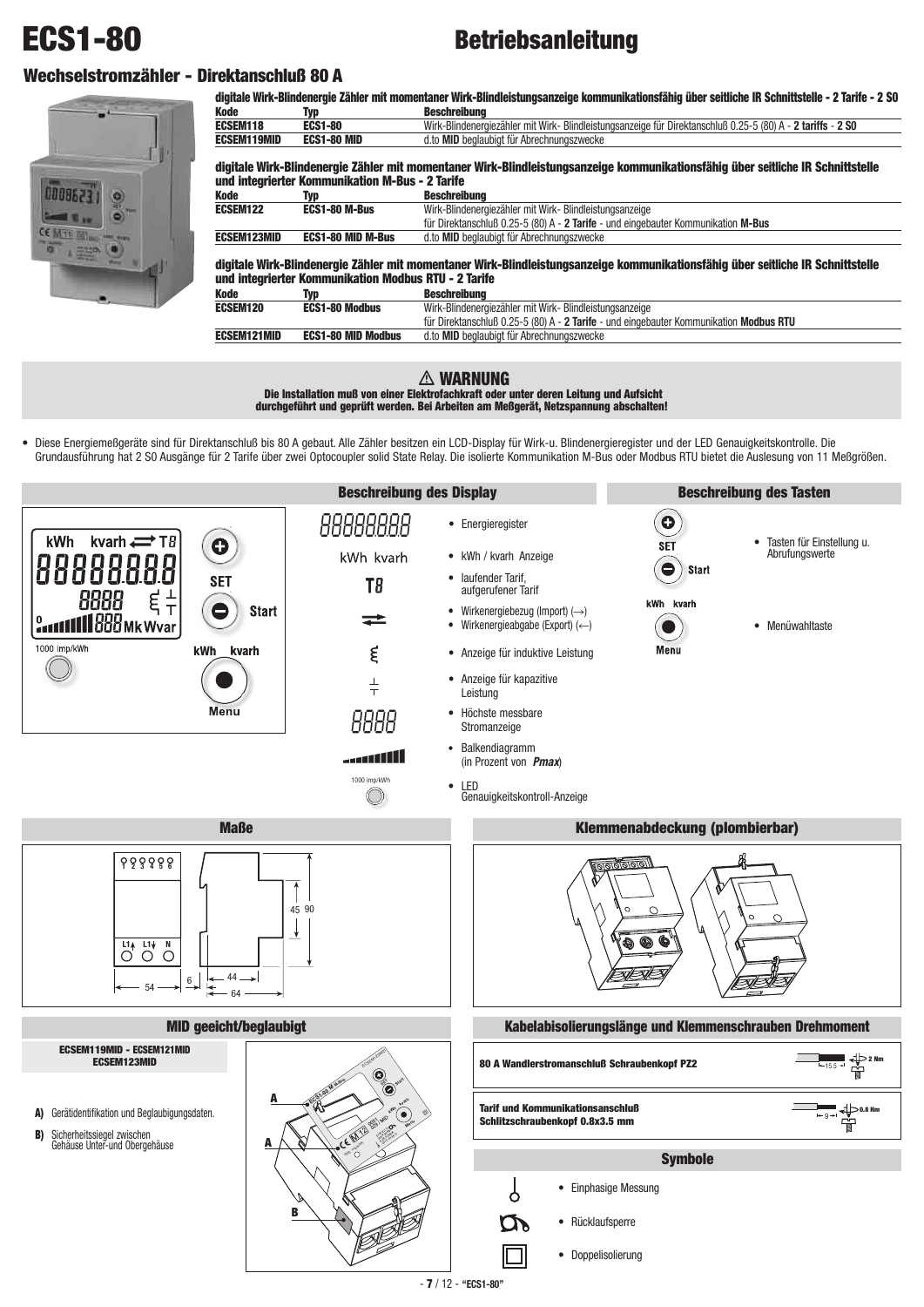

**Bei Nichtbetätigung einer beliebigen Taste für mindestens 20 Sek. erscheint automatisch die Startseit.**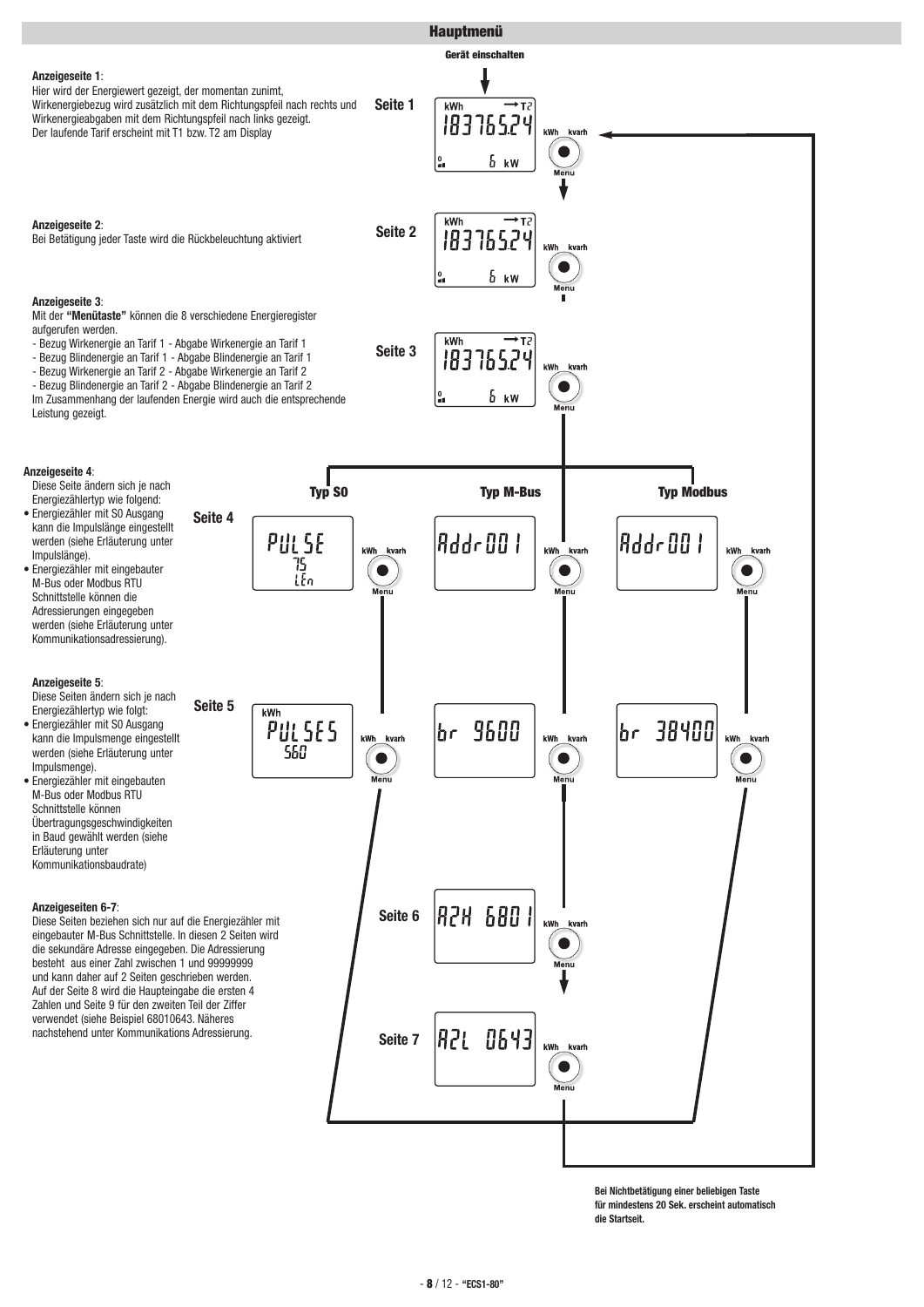# **Kommunikations-Adressierung-Einstellung**

# **Modbus**

In der Modbusadressierungsseite die **"Starttaste (-)"** 4 Sekunden lang betätigen am Display blinkt der einzustellende Wert. Nach Einstellung des Adressierung mit **"+ und- Taste"**, gleich mit der Haupttaste **"Menü"** für 4 Sekunden bestätigen, andernfalls wird die Adressierung nach 5 Sekunden gelöscht.



## **M-Bus**

Primäre als auch sekundäre Adressierungen können gesetzt werden. Um die primäre Adressierung durchzuführen den gleichen Vorgang wie bei Modbus vornehmen. Die sekundäre Adressierung kann zwischen 1 und 99999999 auf zwei Seiten vorgenommen werden. In der ersten **"Seite"** wird die Hauptgruppen der ersten 4 Zahlen mit dem **"Tasten +/-"** eingegeben. Gleich nach dieser Einstellung mit der **"Menütaste"** den Eingabewert bestätigen. Der gleiche Vorgang soll für die zweite Seite der restlichen 4 Zahlen durchgeführt werden.



## **Kommunikations Baudrate Einstellung**

In der Baudrateseite br nach Betätigung von 4 Sekunden der **"Start (-) Taste"** blinkt der einzustellende Wert. Nach erreichten Baudrate uber die **"+/- Tasten"**, gleich mit der Haupttaste **"Menü"** den Einstellwert bestätigen, ansonsten wird der Vorgang nach 5 Sekunden gelöscht.



**b)** die gewünschte Impulslängeeingabe

**Impulsmenge = Impulsmenge (ms)** Die Relation formt sich demzufolge:

50,000

Zum Beispiel für Ihre Installation benötigen Sie: Eine Impulsmenge von 90 ms. Die max. Impulsmenge ergibt jedoch: **Impulsmenge =**  $\frac{50.000}{90}$  **= 555.5 = 550 Impulse/kWh** (auf Zehner abgerumdet)

Sollte das nötige Verhältnis nicht sich ergeben wird der Zähler die Impulsfrequenz automatisch bestmöglichst wählen und lehnt die gewünschte Frequenz ab.

# **Einstellung**

Bei 4 Sekunden langer Betätigung der **"Starttaste (-)"** blinkt der einzugehende Wert.

Mit den **"Tasten +/-"** kann man den Impulsmengenwert einstellen, gleich folgend mit der **"Menütaste"** bestätigen, da ansonsten die Einstellung nach 5 Sekunden gelöscht wird.



# **Impulslänge Einstellung (ms)**

Die **"Taste Start (-)"** für 4 Sekunden drücken bis der einzugebende Wert blinkt mit den **"Tasten +/-"** den gewünschten Wert einstellen und gleich mit der **"Menütaste"** bestätigen, da ansonsten die Einstellung nach 5 Sekunden gelöscht wird.



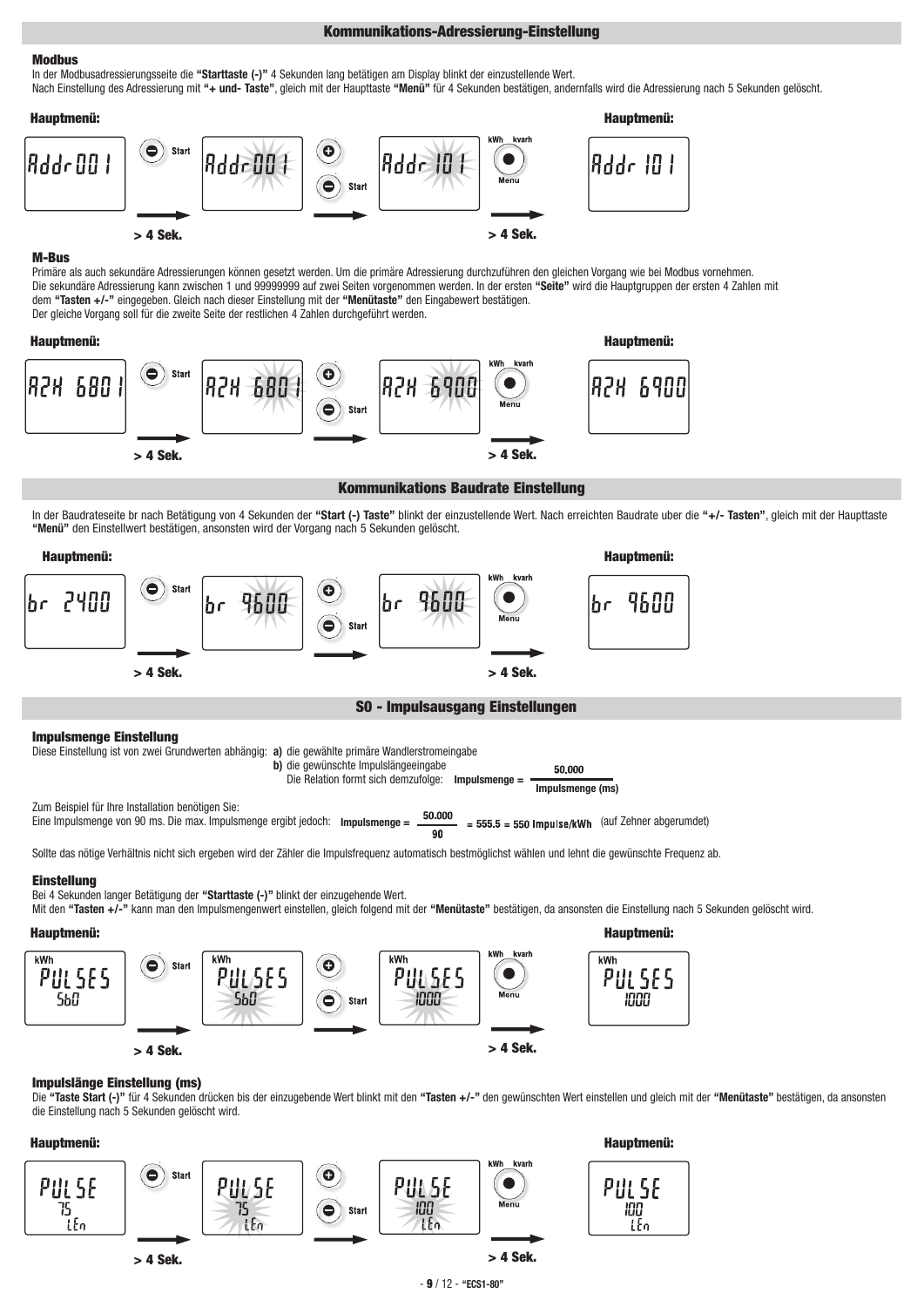# **Diagnostische Seite des Display Firmware-Informationen Energiezählerstände rücksetzen**

In jeder Anzeigeseite mit Betätigung von 10 Sek. der Taste **"Menü"** erscheint die Diagnostikseite.

Durch nochmaligen 4 Sek. langen Drücken der **"Menütaste"** zeigt das Display Info über die Firmware Freigabe sowie. bei weiterer Betätigung der **"Menütaste"** von etwa 6 Sek. zeigt das Display die Nullsetzung der Energieregister an (Diese Funktion ist bei MID-Zähler nicht vorhanden).

Nach Anzeige **"rESET" "Menütaste"** kurz loslassen und durch weiteren 4 Sek. langen Bestätigungsbefehl die **"Menütaste"** drücken. Ohne Bestätigungsaktion werden die Register nicht nullgesetzt.



82

rron

# **Service und Instandhaltung**

Während der Standard Lebenszeit der Energiezähler ist eine Neueichung NICHT nötig. Alle elektronischen eigesetzten Bauteile sind für eine Lebenszeit von mindestens 15 Jahre ausgelegt.

# **Service und Wartung**

Error

83

**•** Das Gerät benötigt keinerlei Eichung während seiner Lebenszeit. Alle Bauteile haben keinen mechanischen Verschleiß. Die Sensorik für Strom und Spannung, mit sachgemäßen Gebrauch, haben keine Abweichungen, sollten diese trotzdem auftreten, so wurde des Gerät beschädigt und muß zur Reparatur oder Austausch eingeschickt werden. Sollte das Gerät verschmutzt sein, empfiehlt man die Reinigung mit einen feuchten Süßwasser getränkten weichen Tuch. Beachten Sie dabei daß Wasser nicht in das Gerät eindringt und dabei dasselbe beschädigen könnte.

**Schaltbild**







**Für den Leitungsschutz wird eine Sicherung von 80 A empfohlen.**

# **Klemmenbeschriftung**

# **S0**

- Impulsausgang für Blindenergiebezug isoliert über OptoMOS Relay
- **3-4:** Impulsausgang für Wirkenergiebezug
- **6-7:** Tarifumschaltungsbefehl über Opto-Coupler Bei Anliegen von 230 VAC wird Tarif 2 aktiviert ohne dessen wird mit Tarif 1 gezählt.
- **L1***↑***:** Phaseneingang
- **L1***↓***:** Phaseneingang
- **N:** Nullleiteranschluß
- **Modbus**
- **1:** Modbus-Anschluß. Für die Beendigung dieser Klemme mit der Klemme 3 verbinden.
- **2:** Modbus-Anschluß. Data -
- **3:** Modbus-Anschluß. Data +
- **4:** Modbus-Anschluß. Shield<br>**6-7:** Tarifumschaltungsbefehl i
- **6-7:** Tarifumschaltungsbefehl über Opto-Coupler Bei Anliegen von 230 VAC wird Tarif 2 aktiviert ohne dessen wird mit Tarif 1 gezählt.
- 
- **L1***↑***:** Phaseneingang **L1***↓***:** Phaseneingang
- **N:** Nullleiteranschluß

- **M-Bus 1-3:** M-Bus-Anschluß. Diese Verbindungen sind intern verbunden.
- **2-4:** M-Bus-Anschluß. Diese Verbindungen sind intern vorgenommen.
- **6-7:** Tarifumschaltungsbefehl über Opto-Coupler Bei Anliegen von 230 VAC wird Tarif 2 aktiviert ohne dessen wird mit Tarif 1 gezählt.
- **L1***↑***:** Phaseneingang
- **L1***↓***:** Phaseneingang
- **N:** Nullleiteranschluß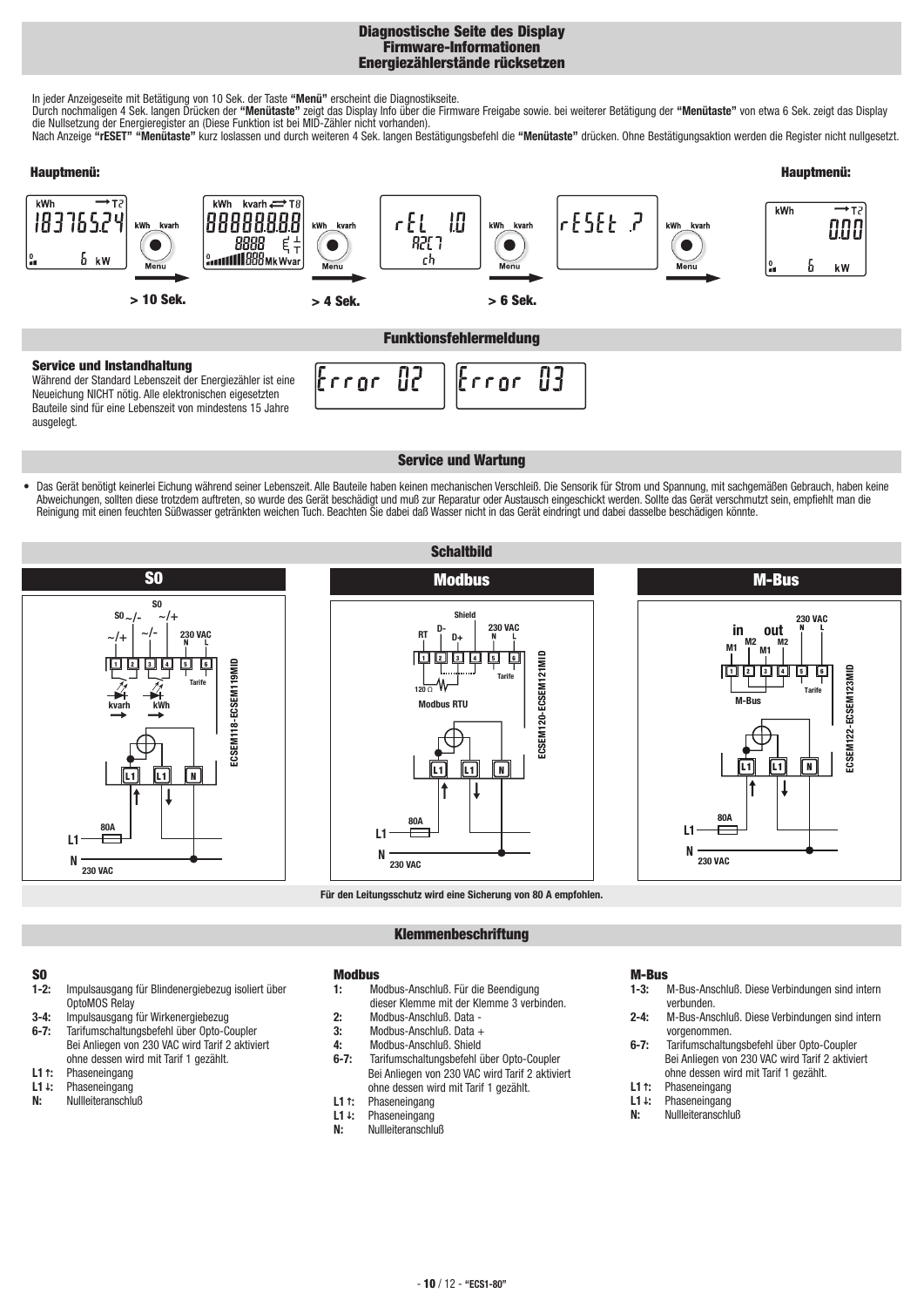| Daten nach EN 50470-1, EN 50470-3, EN 62053-23 und EN 62053-31                                    |                                                                   |                                                      | <b>ECSEM118-ECSEM119MID</b><br>Direktanschluß 80 A<br><b>Schnittstellen</b><br><b>SO</b> | ECSEM120-ECSEM121MID<br>ECSEM122-ECSEM123MID<br>Direktanschluß 80 A<br><b>lintegrierter Kom.</b><br><b>Modbus - M-Bus</b> |
|---------------------------------------------------------------------------------------------------|-------------------------------------------------------------------|------------------------------------------------------|------------------------------------------------------------------------------------------|---------------------------------------------------------------------------------------------------------------------------|
| <b>Allgemeine Daten</b><br>· Gehäuse                                                              |                                                                   | DIN                                                  | 3 Module                                                                                 |                                                                                                                           |
| • Befestigung                                                                                     | <b>DIN 43880</b><br>EN 60715                                      | $35 \text{ mm}$                                      | <b>DIN Verteilerschiene</b>                                                              | 3 Module<br><b>DIN Verteilerschiene</b>                                                                                   |
| · Bauhöhe                                                                                         |                                                                   | mm                                                   | 70                                                                                       | 70                                                                                                                        |
| <b>Funktion</b><br>· Betriebsart                                                                  | Einphasen Netz                                                    | n° Leiter                                            | $\sqrt{2}$                                                                               | $\overline{2}$                                                                                                            |
| · Speicherung der Einstellung und Zählerstand                                                     | über (EEPROM)                                                     | $\overline{\phantom{a}}$                             | ja                                                                                       | ja                                                                                                                        |
| • Tarife<br>Versorgung (über Meßklemmen)                                                          | für Wirk-u. Blindenergie                                          | $n^{\circ}$ 2                                        | T1 und T2                                                                                | T1 und T2                                                                                                                 |
| · Bemessungssteuerspeisespannung <i>Un</i> (beglaubigt)                                           |                                                                   | VAC                                                  | $230 \pm 20\%$                                                                           | $230 + 20%$                                                                                                               |
| · Spannungebereich                                                                                |                                                                   | <b>VAC</b>                                           | 110276                                                                                   | 110276                                                                                                                    |
| · Bemessungsfrequenz fn (beglaubigt)<br>• Frequenzbereich                                         |                                                                   | Hz<br>Hz                                             | $50 + 2\%$<br>4862                                                                       | $50 + 2\%$<br>48  62                                                                                                      |
| · Bemessungsverlustleistung (max.) Pv                                                             |                                                                   | VA (W)                                               | $\leq 8$ (0.6)                                                                           | ≤8 $(0.6)$                                                                                                                |
| <b>Überlastbarkeit</b>                                                                            | Dauerbetrieb                                                      | <b>VAC</b>                                           |                                                                                          | 276                                                                                                                       |
| • Spannung Un                                                                                     | Kurzbetrieb für (1 s)                                             | <b>VAC</b>                                           | 276<br>300                                                                               | $\overline{300}$                                                                                                          |
| • Strom <i>Imax</i>                                                                               | Dauerbetrieb                                                      | А                                                    | 80                                                                                       | 80                                                                                                                        |
|                                                                                                   | Kurzbetrieb für (10 ms)                                           | А                                                    | 2400                                                                                     | 2400                                                                                                                      |
| <b>Anzeige</b><br>• Anzeige                                                                       | LCD                                                               | n° Digits                                            | 8 (2 Dezimale)                                                                           | 8 (2 Dezimale)                                                                                                            |
|                                                                                                   | Digit Abmessungen                                                 | $mm \times mm$                                       | $6.00 \times 3$                                                                          | $6.00 \times 3$                                                                                                           |
| · Wirkenergie: 1 Anzeige, 8-stellig<br>+ Anzeige Bezug oder Lieferung (Pfeil)                     | 2 Tarife<br>max. Anzeige (Durchlauf)                              | kWh<br>kWh                                           | 0.01<br>999999.99                                                                        | 0.01<br>999999.99                                                                                                         |
| · Blindenergie: 1 Anzeige, 8-stellig                                                              | 2 Tarife                                                          | kvarh                                                | 0.01                                                                                     | 0.01                                                                                                                      |
| + Anzeige Bezug oder Lieferung (Pfeil)                                                            | max. Anzeige (Durchlauf)                                          | kvarh                                                | 999999.99                                                                                | 999999.99                                                                                                                 |
| · Momentane Wirkleistung: 1 Anzeige, 3-stellig<br>· Momentane Blindleistung: 1 Anzeige, 3-stellig |                                                                   | W, kW oder MW<br>var. kvar oder Mvar                 | 000999<br>000999                                                                         | 000999<br>000999                                                                                                          |
| • Aktueller Tarif                                                                                 |                                                                   | $\overline{\phantom{a}}$                             |                                                                                          |                                                                                                                           |
|                                                                                                   | 1 Anzeige, 1-stellig                                              | $\sim$                                               | T1 oder T2                                                                               | T1 oder T2                                                                                                                |
| • Anzeigezyklus<br><b>Messgenauigkeit</b>                                                         | bei 23 $\pm$ 1°C auf Nominalwert bezogen                          | s                                                    | $\mathbf{1}$                                                                             |                                                                                                                           |
| · Wirkenergie und Wirkleistung                                                                    | nach EN 50470-3                                                   | Klasse                                               | B                                                                                        | B                                                                                                                         |
| · Blindenergie und Blindleistung                                                                  | nach EN 62053-23                                                  | Klasse                                               | $\overline{2}$                                                                           | $\overline{2}$                                                                                                            |
| <b>Messeingang</b><br>• Anschlußart                                                               | Phase/N                                                           |                                                      | direkt                                                                                   | direkt                                                                                                                    |
| • Arbeitsbereich Spannung                                                                         | Phase/N                                                           | <b>VAC</b>                                           | 110276                                                                                   | 110276                                                                                                                    |
| • Strom Iref                                                                                      |                                                                   | Α                                                    | 5 <sup>5</sup>                                                                           | 5                                                                                                                         |
| • Strom <i>Imin</i><br>• Arbeitsbereich Strom (Ist  Imax)                                         | Direktanschluß                                                    | А<br>А                                               | 0.25<br>0.02080                                                                          | 0.25<br>0.02080                                                                                                           |
| $\bullet$ Bemessungsfrequenz $\mathit{fn}$ (beglaubigt)                                           |                                                                   | Hz                                                   | $50 + 2\%$                                                                               | $50 + 2\%$                                                                                                                |
| $\overline{\bullet}$ Frequenz<br>· Eingangswelligkeitsform                                        |                                                                   | Hz<br>$\sim$                                         | 4862<br>AC                                                                               | 48  62<br><b>AC</b>                                                                                                       |
| · Betriebsanlaufstrom (Ist)                                                                       |                                                                   | mA                                                   | 20                                                                                       | $\overline{20}$                                                                                                           |
| <b>SO Schnittstelle</b>                                                                           | nach EN 62053-31                                                  |                                                      |                                                                                          |                                                                                                                           |
| · Impulsausgänge<br>· Impulszahl                                                                  | nur für Wirk-u. Blindenergie T1 und T2                            | Imp/kWh                                              | ja<br>1000                                                                               |                                                                                                                           |
| · Impulsdauer                                                                                     |                                                                   | ms                                                   | 100 (kleiner auf Anfrage)                                                                | $\overline{\phantom{a}}$                                                                                                  |
| • Erforderliche Spannung                                                                          | min. (max.)                                                       | VAC (DC)                                             | $5230 \pm 5\%$ (5  300)                                                                  | $\blacksquare$                                                                                                            |
| · Zulässiger Strom<br>• Erlaubter Strom                                                           | Impuls ON (max. 230 VAC)<br>Imp. OFF (Fehlerstrom max. 230 VAC)   | mA<br>μA                                             | 90<br>$\mathbf{1}$                                                                       | $\overline{\phantom{a}}$<br>$\sim$                                                                                        |
| <b>Optische Schnittstellen</b>                                                                    |                                                                   |                                                      |                                                                                          |                                                                                                                           |
| · Frontseitige Kalibrierung (Genauigkeitskontrolle)<br>Sicherheit nach EN 50470-1                 | LED                                                               | Imp/kWh                                              | 1000                                                                                     | 1000                                                                                                                      |
| • Für Innenräume                                                                                  |                                                                   |                                                      | ja                                                                                       | ja                                                                                                                        |
| • Verschmutzungsgrad                                                                              |                                                                   | ÷                                                    | $\overline{2}$                                                                           | $\overline{2}$                                                                                                            |
| · Betriebsspannung<br>• AC Spannungsfestigkeitstest (EN 50470-3, 7.2)                             |                                                                   | <b>VAC</b><br>kV                                     | 300<br>$\overline{4}$                                                                    | 300<br>$\overline{4}$                                                                                                     |
| · Prüfspannung                                                                                    |                                                                   | 1.2/50 ms-kV                                         | $6\overline{6}$                                                                          | 6                                                                                                                         |
| · Schutzklasse (EN 50470)                                                                         |                                                                   | Klasse                                               | $\overline{\mathbb{I}}$                                                                  | $\mathbf{II}$                                                                                                             |
| • Flammenwiderstand<br>· Siegel zwischen Gehäuseoberteil und -unterteil                           | <b>UL 94</b>                                                      | Klasse<br>$\blacksquare$                             | $\overline{V}$<br>ja                                                                     | V <sub>0</sub><br>ja                                                                                                      |
| (mod. ECSEM119MID-ECSEM121MID-ECSEM123MID)                                                        |                                                                   |                                                      |                                                                                          |                                                                                                                           |
| <b>Eingebettete Kommunikation</b>                                                                 |                                                                   |                                                      |                                                                                          |                                                                                                                           |
| • Modbus RTU<br>$\bullet$ M-Bus                                                                   | RS-485 - 3 Leiter<br>2 Leiter                                     | $\overline{\phantom{a}}$<br>$\overline{\phantom{a}}$ | $\overline{\phantom{a}}$<br>$\overline{\phantom{a}}$                                     | bis zu 38.400 bps<br>bis zu 9.600 bps                                                                                     |
| · M-Bus Leistungsaufnahme                                                                         | 2 Leiter                                                          | $\overline{\phantom{a}}$                             | $\overline{\phantom{a}}$                                                                 | 1 Einheit                                                                                                                 |
| Adapter für Kommunikation                                                                         |                                                                   |                                                      |                                                                                          |                                                                                                                           |
| • Plug-and-Play-Technik<br>· Schnittstelle LAN mit Modbus/TCP Protokoll                           | Ethernet 802.3                                                    | $\overline{\phantom{a}}$                             | $\bullet$<br>10/100 Mbps                                                                 | 10/100 Mbps                                                                                                               |
| · Schnittstelle Modbus RTU, Ascii                                                                 | RS-485 - 3 Leiter                                                 | $\overline{\phantom{a}}$                             | bis zu 38.400 bps                                                                        |                                                                                                                           |
| • Schnittstelle M-Bus                                                                             | 2 Leiter                                                          | $\sim$                                               | bis zu 9.600 bps                                                                         |                                                                                                                           |
| • Schnittstelle KNX<br>• SD-Card Datalogger                                                       | EIB-standard                                                      | $\sim$<br>$\overline{\phantom{a}}$                   | bis zu 9.600 bps<br>1 bis 8 Gigabytes                                                    | bis zu 9.600 bps<br>1 bis 8 Gigabytes                                                                                     |
| <b>Klemmen</b>                                                                                    |                                                                   |                                                      |                                                                                          |                                                                                                                           |
| • Liftklemmen der Hauptstrombahnen                                                                | Schraubenkopf $Z +$ /-                                            | <b>POZIDRIV</b>                                      | PZ <sub>2</sub>                                                                          | PZ <sub>2</sub>                                                                                                           |
| • Liftklemmen für S0 Impulsausgänge<br>• Klemmenkapazität Betriebs-und Hauptbahnen                | Klinge für Schlitzschraube<br>starr min. (max.)                   | mm<br>mm <sup>2</sup>                                | $0.8 \times 3.5$<br>1.5(50)                                                              | $0.8 \times 3.5$<br>1.5(50)                                                                                               |
|                                                                                                   | flexibel, mit Hülse min. (max.)                                   | mm <sup>2</sup>                                      | 1.5(50)                                                                                  | 1.5(50)                                                                                                                   |
| · Klemmenkapazität für S0 Impulsausgänge                                                          | starr min. (max.)                                                 | mm <sup>2</sup>                                      | 1(4)                                                                                     | 1(4)                                                                                                                      |
| <b>Umweltbedingungen</b>                                                                          | flexibel, mit Hülse min. (max.)                                   | mm <sup>2</sup>                                      | 1(2.5)                                                                                   | 1(2.5)                                                                                                                    |
| • Mechanische Umgebung                                                                            |                                                                   | $\overline{\phantom{a}}$                             | M1                                                                                       | M <sub>1</sub>                                                                                                            |
| • Elektromagnetische Umgebung                                                                     |                                                                   | $\overline{C}$                                       | E2                                                                                       | E2<br>$-25+55$                                                                                                            |
| · Betriebstemperatur<br>• Temperaturgrenzen für Lagerung und Transport                            |                                                                   | $\overline{C}$                                       | $-25+55$<br>$-25+70$                                                                     | $-25+70$                                                                                                                  |
| • Relative Feuchte (ohne Kondensation)                                                            |                                                                   | $\frac{0}{0}$                                        | $≤80$                                                                                    | $≤80$                                                                                                                     |
|                                                                                                   |                                                                   |                                                      |                                                                                          |                                                                                                                           |
| • Schwingen<br>· Schutzart                                                                        | Sinus-Amplitude bei 50 Hz<br>Eingebautes Gerät Frontseite/Klemmen | mm                                                   | ±0.075<br>$IP51(*)/IP20$                                                                 | ±0.075<br>$IP51(*)/IP20$                                                                                                  |

(**\***) **Für die Installation in einem Verteiler mit mindestens IP51 Schutz.**